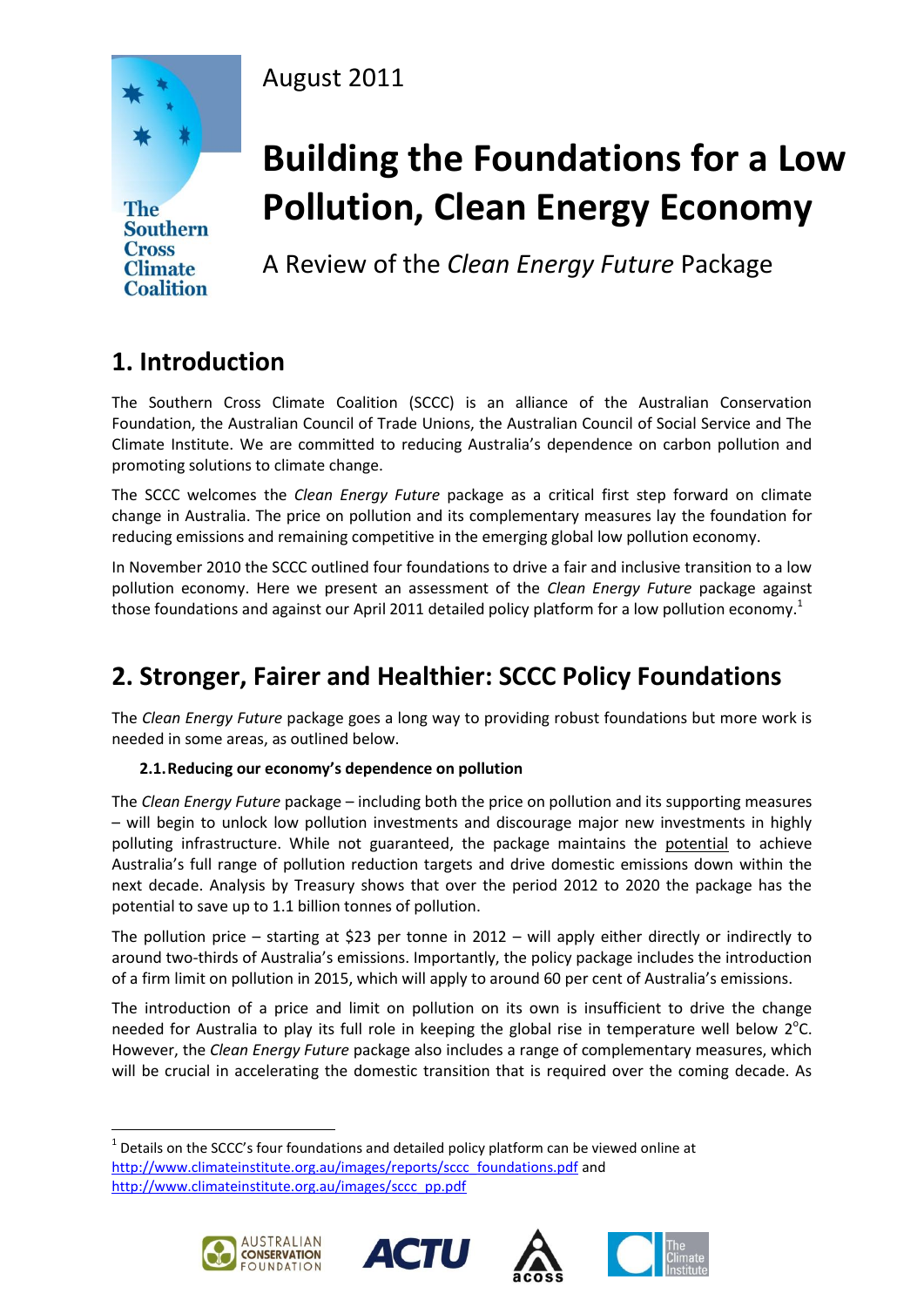outlined in Section 3, the policies supporting energy efficiency, renewable energy and abatement in the land sector will be particularly important.

The SCCC also supports the creation of an independent Climate Change Authority with responsibility for recommending Australia's future limits on pollution, with reference to the science, long-term targets and international progress. If well designed, this new Authority has the potential to greatly improve the climate policy setting process, ensuring Australia contributes its fair share to global efforts.

#### **2.2.Ensuring fair and inclusive action on climate change**

The SCCC has advocated for effective responses to climate change that are also equitable and engaging. We have sought to ensure that a price on carbon pollution does not further disadvantage low income households. The SCCC welcomes measures announced to provide assistance to households via changes to the transfer and taxation systems. These measures will provide financial assistance to cover the anticipated modest increases in costs flowing to most low and middle income households. The Government will index payments in line with price changes as usual, review the adequacy of assistance before the change from fixed to market price and provide a second round of tax cuts.

However, low income households typically spend a much higher proportion of their income on essential goods and services, particularly energy and food, that will be disproportionately affected by a price on carbon pollution. The assistance offered to some recipients of income support, in dollar terms, may be insufficient, initially and over time. The SCCC will closely monitor development of the package in legislation and as implemented to ensure that those least able to afford price increases are not burdened unfairly.

The package also provides \$130 million for trial energy efficiency programs in low income households through the Energy Affordability and Household Energy and Financial Sustainability Schemes. The SCCC welcomes the introduction of these trials as a first step toward investing in energy efficiency solutions that assist households with the impacts of the transition to a low carbon future.

#### **2.3.Unlocking new clean energy jobs and industries**

Globally, the clean energy industry presents significant opportunities, with a record \$243 billion invested in 2010 and as many as 3 million people employed in the renewables sector. The SCCC has long advocated for policies that will enable Australia to tap into this booming global market, providing new income and employment opportunities for local businesses and workers.

The *Clean Energy Future* package provides unprecedented investment to unlock Australia's world class renewable energy resources and drive much greater action in energy efficiency, with the potential to create tens of thousands of new clean energy jobs. Importantly, the package also safeguards workers in emissions-intensive industries through targeted assistance to trade-exposed industries. This assistance will help traditional industries remain competitive while providing an investment signal to adopt best practice clean technologies.

The proposed \$10 billion Clean Energy Finance Corporation (CEFC), called for by the SCCC, holds much promise. If well designed, with the right investment mandate, the Corporation has the potential to see emerging large-scale renewable energy technologies deployed much earlier than will occur through market drivers alone. This will create new employment opportunities for Australian workers.

However, as outlined in Section 3, the SCCC remains concerned about several of the design features of the CEFC. We will continue to advocate strongly for an investment mandate that sees the full potential of the CEFC realised.







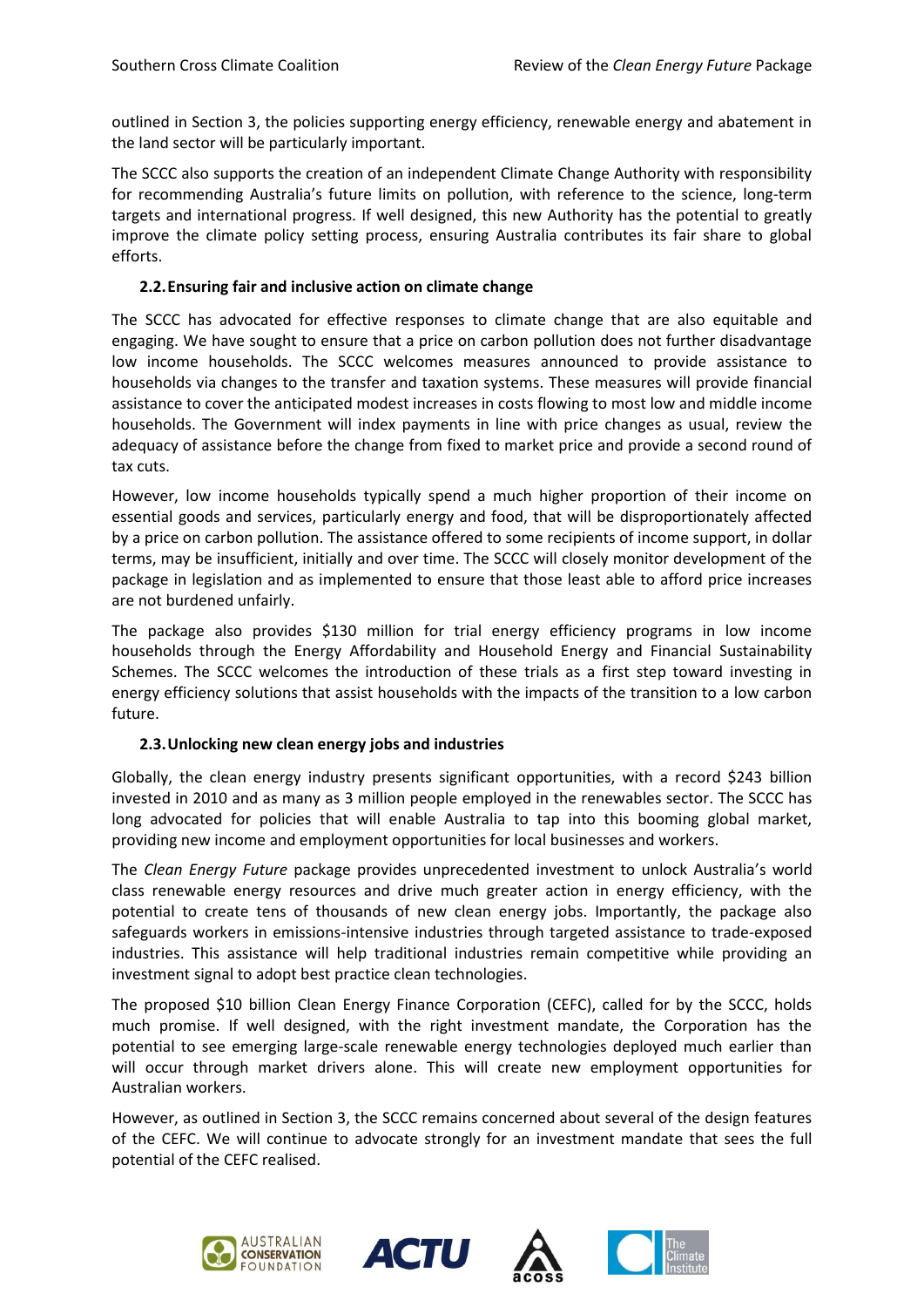The SCCC also welcomes the commitment to investigate further the establishment of a National Energy Savings Initiative, which would require all energy retailers to help their customers become more energy efficient. Energy efficiency remains one of Australia's great untapped sources of lowcost pollution savings, as well as helping households and businesses manage rising energy bills. A well designed National Energy Savings Initiative would provide the backbone for Australia's burgeoning energy efficiency industry, which has strong employment prospects.

Another important industry development feature in the package is the decision to link the carbon price to the Carbon Farming Initiative. This, along with around \$700 million over six years to build capacity in the farm sector, will help to drive low pollution innovation and investment in the land sector.

### **2.4.Strengthening global action**

The two most important things Australia can do to support an effective global response to climate change is to get on with the job of cutting its own pollution while increasing support to developing countries to reduce their dependence on pollution.

The *Clean Energy Future* policy package provides a credible policy platform to achieve at least Australia's internationally committed 2020 pollution reduction targets. This will strengthen Australia's hand during the next round of negotiations in Durban, South Africa. It will ensure Australia can stand with other major emitting countries who are implementing domestic arrangements to meet their international commitments. This gives Australia the credibility it needs to ensure we are well placed to extract stronger commitments from other countries.

The *Clean Energy Future* package did not include any new commitments on how Australia will assist the world's poorest and most vulnerable countries to reduce pollution, protect their forests and manage the unavoidable impacts of climate change. In advance of the next round of international climate negotiations scheduled for Durban in December, it is important that the Government release a package of measures to meet Australia's international climate finance obligations.

## **3. Policy Platform for a Low Pollution Economy**

| <b>SCCC Policy</b><br>Recommendation | Clean Energy Future Plan                                                                                                                                                                                                                                                                                                                                                                                     | <b>SCCC Response</b>                                                                                                                                                                                                                                                                                                                                                                                                                                                                                                                                                                                                                                                |
|--------------------------------------|--------------------------------------------------------------------------------------------------------------------------------------------------------------------------------------------------------------------------------------------------------------------------------------------------------------------------------------------------------------------------------------------------------------|---------------------------------------------------------------------------------------------------------------------------------------------------------------------------------------------------------------------------------------------------------------------------------------------------------------------------------------------------------------------------------------------------------------------------------------------------------------------------------------------------------------------------------------------------------------------------------------------------------------------------------------------------------------------|
| Limit and price on<br>pollution      | The scheme will start at \$23/tonne from<br>٠<br>1 July 2012, with two-thirds of emissions<br>covered either directly or indirectly.<br>The scheme moves to cap-and-trade<br>٠<br>emissions trading on 1 July 2015, with<br>the cap covering around 60% of<br>Australia's emissions.<br>Caps will be set by the independent<br>Climate Change Authority toward a<br>legislated 80% reduction target by 2050. | The SCCC supports the clear and stable<br>framework to put a price on pollution and<br>move to a capped emissions trading scheme<br>within 3 years set out in the package.<br>We also strongly support the default cap<br>$\bullet$<br>mechanism built into the legislation to<br>ensure Australia begins to reduce emissions<br>from 2015 regardless of political agreement.<br>The SCCC maintains that the scheme should<br>apply to the broadest possible section of the<br>economy and calls for a timeline for the<br>inclusion of uncovered sectors.<br>The introduction of the Climate Change<br>Authority is important to ensure the<br>scheme's integrity. |
| Industry<br>assistance               | The \$9.2 billion Jobs and<br>٠<br>Competitiveness Program will assist                                                                                                                                                                                                                                                                                                                                       | The Jobs and Competitiveness Package<br>provides important assistance to industries                                                                                                                                                                                                                                                                                                                                                                                                                                                                                                                                                                                 |

The SCCC released detailed policy recommendations for a low pollution economy in May 2011. An evaluation of the *Clean Energy Future* package against the SCCC recommendations follows.







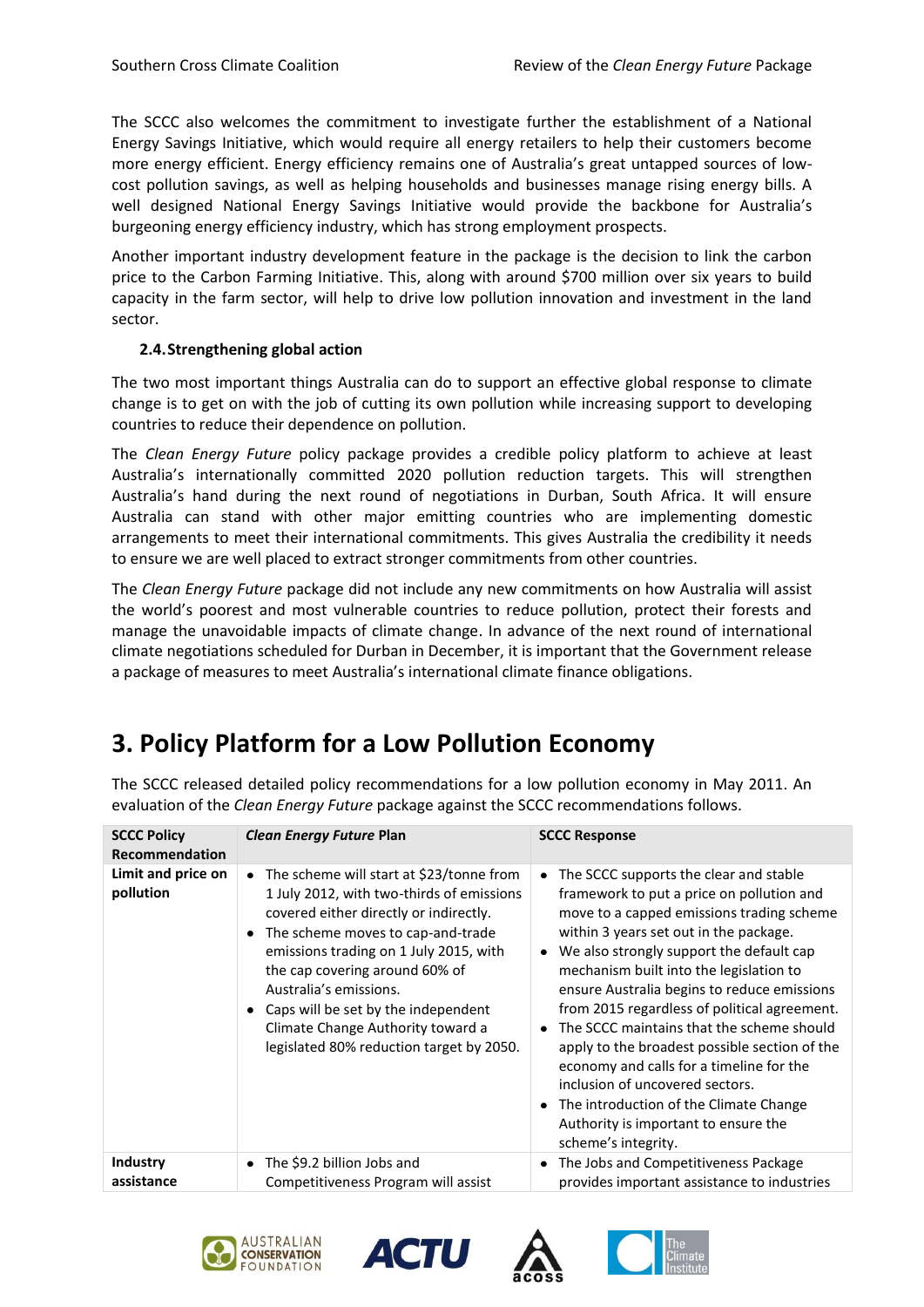|                          | emissions intensive trade exposed<br>industries. The program includes regular<br>reviews, beginning in 2014-15.<br>In addition, the Plan includes assistance<br>to the steel industry and particularly<br>gassy mines valued at \$300 million and<br>\$1.3 billion respectively.<br>A \$1.2 billion Clean Technology Program<br>will be established to help improve<br>energy efficiency in manufacturing and<br>support R&D in low pollution<br>technologies.<br>\$200 million is allocated to assist<br>communities strongly affected by the<br>introduction of a price on pollution.                                                                                                                                                                                                                                                                                                   | and maintains investment signals for low<br>pollution investments.<br>The SCCC supports regular reviews by the<br>$\bullet$<br>Climate Change Authority and the<br>Productivity Commission, beginning with a<br>review in 2014-15 with a view to moving to a<br>principled approach to assistance as the real<br>and implicit pollution prices increase in<br>competing economies.<br>The SCCC welcomes the establishment of the<br>$\bullet$<br>Clean Technology Program to encourage<br>traditional industries to adopt best practice<br>low emission technologies.<br>SCCC supports the \$200 million to assist<br>$\bullet$<br>workers and communities that are<br>disproportionately impacted by the carbon<br>pollution price.                                                                            |
|--------------------------|-------------------------------------------------------------------------------------------------------------------------------------------------------------------------------------------------------------------------------------------------------------------------------------------------------------------------------------------------------------------------------------------------------------------------------------------------------------------------------------------------------------------------------------------------------------------------------------------------------------------------------------------------------------------------------------------------------------------------------------------------------------------------------------------------------------------------------------------------------------------------------------------|-----------------------------------------------------------------------------------------------------------------------------------------------------------------------------------------------------------------------------------------------------------------------------------------------------------------------------------------------------------------------------------------------------------------------------------------------------------------------------------------------------------------------------------------------------------------------------------------------------------------------------------------------------------------------------------------------------------------------------------------------------------------------------------------------------------------|
| Household<br>assistance  | Modelling of the package predicts an<br>increase in the cost of living of 0.7%<br>over the first year, 2012-13, and a<br>further 0.2% in 2015-16.<br>An 'average' household will experience<br>cost increases of about \$10 per week.<br>The package supports households<br>through changes to the taxation and<br>transfer systems that will deliver<br>assistance to 9 in 10 households.<br>About 7 in 10 households will receive<br>assistance in excess of the impact<br>modelled for their household type (i.e.<br>there will be a 'buffer' above the<br>modelled impact).<br>Changes to the taxation system will<br>remove the requirement to lodge tax<br>returns from more than one million<br>workers.<br>Payments through the transfer system<br>(including pensions and allowances) will<br>be increased commensurate with<br>modelled impacts for various household<br>types. | The SCCC welcomes measures proposed to<br>$\bullet$<br>assist households with cost of living<br>increases resulting from the introduction of<br>a price on carbon pollution.<br>• The SCCC welcomes the proposed<br>simplification of the taxation system as a<br>step towards a more efficient and effective<br>system.<br>The SCCC remains concerned that cost of<br>$\bullet$<br>living impacts may be higher than modelled<br>for very low income households that<br>typically spend a much higher proportion of<br>their income on essential goods and services<br>that will be disproportionately affected by a<br>price on carbon pollution. Therefore we<br>welcome the commitment to regularly<br>review the adequacy of assistance including<br>before the scheme moves to a cap-and-trade<br>system. |
| <b>Energy efficiency</b> | The Low Carbon Communities program<br>will be enhanced and extended and<br>provide support for not-for-profit<br>community service organisations to<br>improve energy efficiency.<br>Low income households will be assisted<br>through the \$100 million Energy<br>Affordability Scheme and the \$30<br>million Household Energy and Financial<br>Sustainability Scheme. Both trials will<br>run from 2012 to 2016.<br>The Government has committed to<br>investigate the establishment of a<br>National Energy Savings Initiative, with a<br>final decision to be made in 2012.                                                                                                                                                                                                                                                                                                          | The SCCC recognises the increase in energy<br>efficiency investment for local government<br>and community organisations for<br>investment. However, these initiatives<br>should be understood as foundations for<br>more substantial investment in the future.<br>The SCCC welcomes the new trial programs<br>$\bullet$<br>as small steps in the significant project to<br>meaningfully enhance energy-use efficiency<br>in the homes of low income and<br>disadvantaged Australians.<br>We support fast-tracking the development<br>of a National Energy Savings Initiative but<br>urge the Government to commit to a<br>starting date for the scheme in early 2012.                                                                                                                                           |